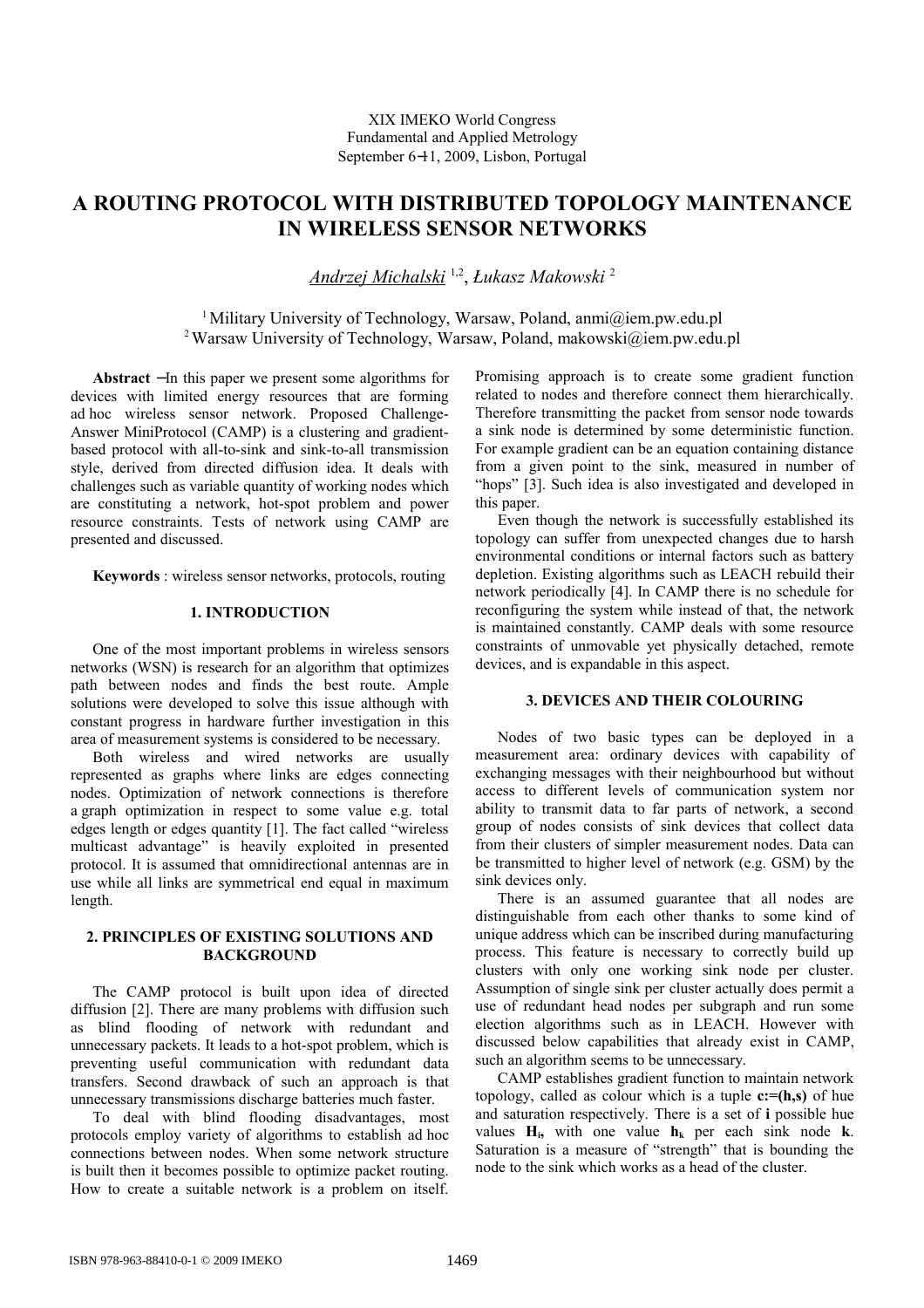Ordinary sensor nodes just after deployment to measurement area are not bounded to any cluster therefore have no saturation yet and are called "gray nodes"'. They will have to be marked with hue value unequivocally pointing their relation with one and only one sink at every moment. Sink device **k** spreads its colour by sending announcement messages containing a colour tuple **(hk, s< 1,0)**. Any non-sink device which receives such a message compares the announced saturation value **sr** with its own **s**.

In the first case **sr** is higher than saturation value held by device, which convinces device that it should connect to a new cluster. Device changes its hue to a received  $h_k$  and its saturation to a received value of saturation **sr** becoming part of possibly new forming cluster. In this case each non-sink device spreads information about its cluster.

In the second case a device can receive a message with **s<sup>r</sup>** smaller or equal to its own **s**. Such message is simply dropped therefore there are no changes in relationship between the node and clusters.

In this manner clusters are formed with nodes sharing the same hue value  $h_k$ , where **k** should be the closest available sink node. Saturation function diminishes the further from its sink node the given node is, in term of quantity of hops. On the Fig.1. there are shown established saturations after some time of protocol working with 90 simple nodes and 10 sink nodes. The values from random nodes positions are mapped to a mesh to create the graph. As the nodes were randomly scattered around centre point that is the maximum of the graph, which is the space around which connections and clusters have the strongest relations. The lower the value on the graph is, the longer path from node to cluster head.



Fig. 1. Saturation gradient established with CAMP.

The clustering in CAMP is important, although it is only a basis for transmission which consists of four types of packets.

## **4. PACKET TYPES, TRANSMISSION AND PROCESSING**

Each node has a queue of messages that should be sent. There are four types of packets:

- BID announcing node existence,
- SEND containing measured values,
- ACK acknowledging packet retrieval,
- CALL re-establishing lost connections.

SEND and CALL are messages that are sent towards sink node while ACK and BID move in opposite direction. It was mentioned in introduction that actually wireless signal has no specific direction but is available in some area and all nearby nodes can receive it. Therefore each node must decide if it is accidentally overhearing the packet which should be ignored or if it actually have to process an incoming data. Dealing with packets will be discussed now.

Approach to the test implementation was based on object oriented design and programming. Moreover, as for now there are not any concurrent implementations, so a problem of possible incompatibility is not existing yet. Therefore it was left to be decided in the future how to exactly serialize objects of CAMP messages to stream of bytes transmitted by physical links. However, in the paper there are proposed sample, serialized versions of all four CAMP packets.

### *4.1. Packet BID*

The BID message is the most important one during the early stage of network life and when connections are being built. The packet must have fields such as:

- 1. packet type identifier,
	- 2. tuple of proposed colour,
	- 3. address of sending node,
	- 4. sending node bid value.

Colour tuple should be checked against the rules described in previous part of the paper. However it would not be enough to correctly manage a network with more than one sink node. Possible cases of comparisons between set and received hue and saturation values are shown in Table 1 and numbered cases are discussed below.

Table 1. Cases in processing of a received colour

|              | $S_r \leq S$      | $S_r = S$                                  | $S_r \geq S$        |
|--------------|-------------------|--------------------------------------------|---------------------|
| $h_r = h$    |                   | $1 - \text{drop}$   2 – add to parent list | $3$ – change        |
| h is "gray"  | $1 - \text{drop}$ | $-$ drop                                   | $3$ – change        |
| $h_r \neq h$ | $-$ drop          | $-$ drop                                   | 4 – consider change |

After processing the BID packet that enforced change of node colour, the node informs its neighbourhood about the change in cluster structure. Saturation that is being sent always have to be smaller than the value held by the node. Formula to calculate value of saturation that will be sent is not important as long as the produced gradient is strictly monotonic and message passing algorithm follows correct directions.

Usually when packet contains saturation not greater than actual saturation of the receiving node, it is dropped. This case is numbered as the first in the Tab.1.

There is one exception to the above rule, which is numbered as the second in the Tab. 1. In this case a path from receiver through sender to the sink node is as long as all other already discovered paths. Therefore receiver only updates its parent list with information about the possible route. With such a list maintained locally by each node it is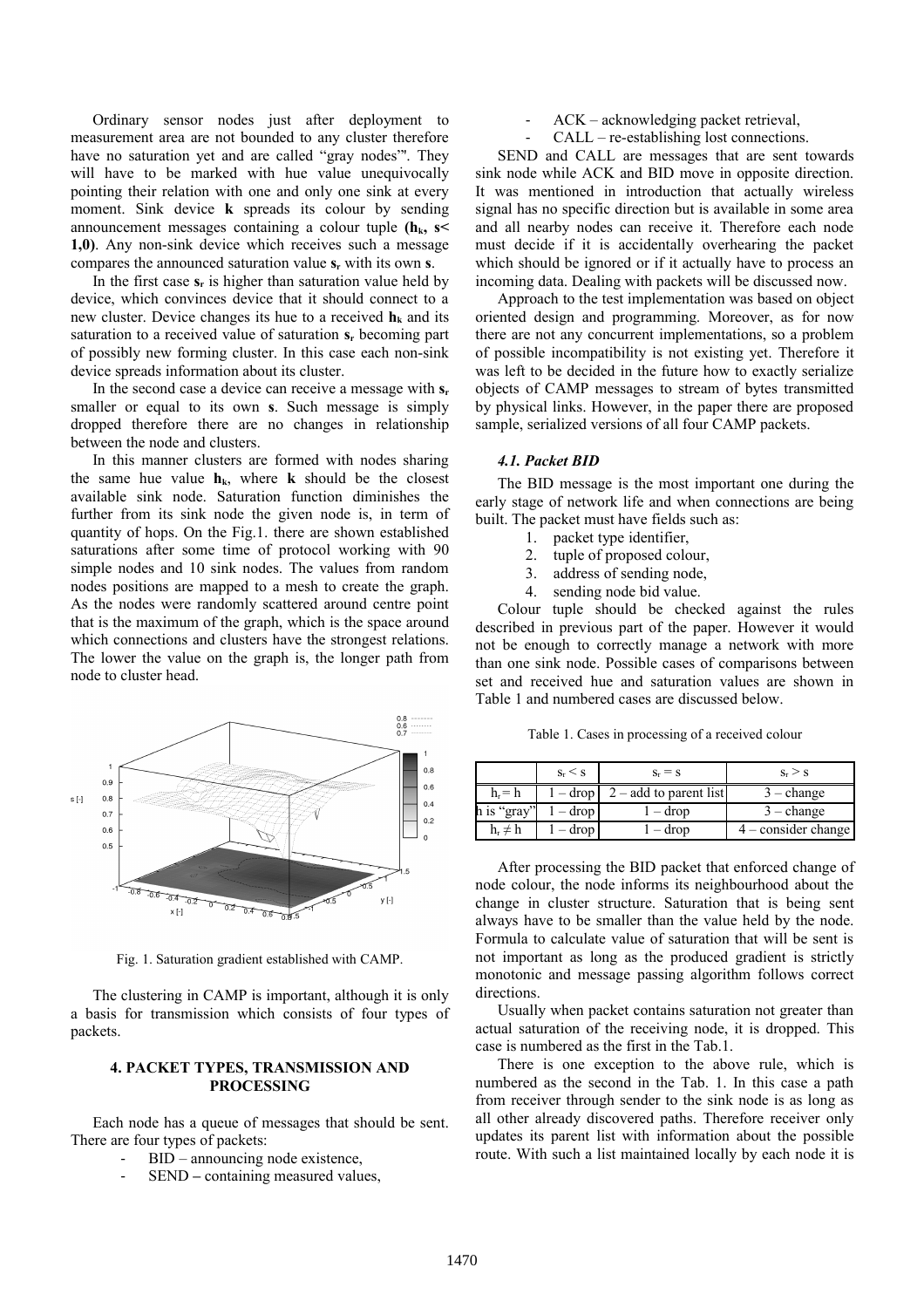possible to flexibly handle a tree, which is rooted in the sink node, in a distributed way.

In third case the node changes its whole colour when it was not connected to any cluster or just a saturation value when it advances in the rank of its current cluster. In both of these situations an empty parent list is created. Node appends to it an information about the node which transmitted the processed BID packet: its address and bid value. If there is any previous list of parent nodes, it is destroyed as invalid. Each node locally maintains its own list which is not exchanged nor transmitted between devices.

In the last – fourth case, we consider possible situation that node, which is already bound to a cluster, hears a BID packet from a different cluster. Simple difference between saturation proposed and set is not enough to decide if the node actually should change its colour tuple. The node can be a crucial router in its cluster therefore switch to a different one could imply ample changes to more than this one node. Moreover after simple switching it could again receive another BID packet from its former cluster which would lead to a jitter of nodes colour and unnecessary waste of energy. Therefore in such cases some hysteresis must be used in switching function. So then in the decision process a third value that is called a bid value is considered.

The bid value **b** is a calculated summary of node will to work as a network router. To evaluate this number a formula is proposed:

$$
b = \frac{1 - l_{avg}}{k} \times \sum_{k} f_{k}
$$
 (1)

In the (1) all values except **k** are normalized to **<0;1>**. A group of similar factors **fk** is taken on average. This number is then multiplied by an average idle time of device CPU, which is considered to be an independent factor. Average idle time is complementary to 1 in respect of time that CPU is being busy, therefore the equation is provided with the difference of them. In presented simulation only momentary battery fill and average load were used, but there could be more factors (e.g. insolation of device solar cells). Of course the list of parent nodes becomes deprecated shortly as the numbers taken into calculations varies constantly but this problem is dealt with elsewhere. Nevertheless having the bid value, the device can choose a better route between those that were formerly alike.

Before producing new BID message a node clears up its unsent messages queue of BID messages as they are deprecated. In other words there can be only one BID message scheduled per node and the new message takes place of the older one in the queue.

## *4.2. Packet SEND*

This packet carries actual measurement data towards the cluster head. It contains fields such as:

- 1. packet type identifier,
- 2. address of sending node,
- 3. sending node colour tuple,
- 4. receiver address,
- 5. receiver bid value taken from list of parents,
- 6. address of node which performed measurement,

#### 7. payload which contains measurement data.

This packet is directly addressed to a given node from the list of parents held by sending device. If the receiver is not a cluster head it should send the message further. But prior to that it have to provide new values to fields 2-5, current with respect to its own position. Of course fields 1, 6 and 7 should not be touched.

In general each SEND packet must be acknowledge by its receiver with an ACK packet, which is discussed below. After transmitting the SEND packet a node moves it from ordinary queue to a queue of SEND messages waiting for acknowledgement. If the message is not acknowledged in assumed time, it is being sent again.

To avoid possible faults while transmitting SEND messages, the origin of SEND message, which is the node that provided the measured value, calculates an unique ID number of the message. Along with acknowledging the SEND packet, the receiver saves the ID. If a node detects that it received the same SEND packet again, it does not sent it further although it should send a correct acknowledgement. Of course it would be pointless and hardly achievable to hold IDs of all messages that passed through the node. However, even short FIFO queue significantly prevents duplication of messages.

Different problem is that the sending node could have chosen suboptimal route. In this case it is highly probable that the message is overheard by a node which considers itself as a better route. It happens when the overhearing node has better saturation than indicated by message or at least the same saturation with higher bid value. In both cases the node announces its capabilities with BID packet. It is hoped that neighbouring nodes will update its parents lists and consider new route in the future. However, to lower the interference with acknowledging procedure, which should take place as quick as possible, sending of BID packet in this situation should be delayed.

## *4.3. Packet ACK*

ACK packet is strictly related to SEND packet and some of its ideas are covered above. ACK packet must have fields such as:

- 1. packet type identifier,
- 2. ID of the SEND packet that is considered to be acknowledged with the ACK message,
- 3. address of proper receiver.

The ACK packet must be sent immediately after receiving the SEND message. Processing of this message is an easy procedure of removing from queues the SEND message that is unacknowledged yet.

#### *4.4. Packet CALL*

Parent node might get physically damaged, or may turn off after battery discharge, or finally may just change its rank in the cluster without successful notifying its children nodes. In other case the child node should strip the parent list on its own if there had been few ineffective communication attempts with a particular receiving device. In extreme repetition of this situation can lead to loosing all paths toward the sink node. To deal with the problem, the node broadcasts a CALL packet.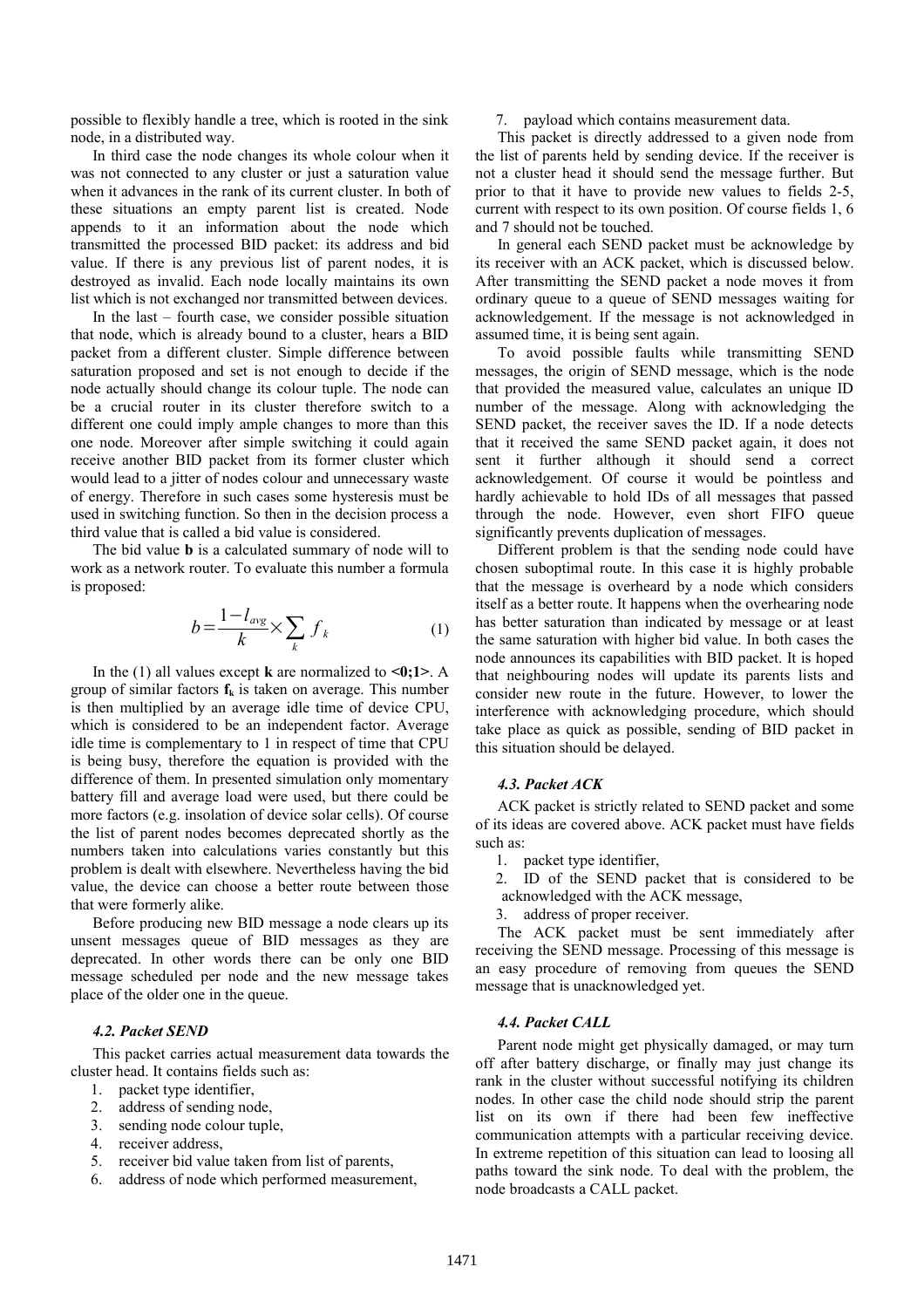This is probably the simplest of all CAMP packets, which must contain only few fields:

1. packet type identifier,

2. address of sending node.

Any node that receive a CALL packet should broadcast a BID message according to rules described above.

# **5. IMPLEMENTATION AND SIMULATION ANALYSIS**

A dedicated software in Python scripting language was written to:

- 1. test correctness of CAMP design,
- 2. check its actual properties and features,
- 3. measure the characteristics such as reliability and efficiency.

All data structures and procedures constitute a class *node()*. The class inherits some procedures from a *message()* class designed to hold and maintain message queues and queue items. These classes after minor improvements work also in real devices.

## *5.1. Investigation of basic characteristics*

In the first simulation test it was investigated a network of nodes concentrated on plane around one point as in Gaussian distribution. Such placement of nodes can happen for example when devices are deployed from one source such as an aircraft.

The reliability of the CAMP protocol can be considered as ratio of SEND messages successfully received by sink nodes to all such messages, which have been produced due to measurements. From the graph that is presented on Fig. 2., it is possible to conclude about good scalability of network which is using CAMP. With increasing number of simple nodes and constant quantity of the sinks, amount of successfully transmitted messages drops. Due to collisions more messages are lost as it is expected. Increase of both simple and sink nodes as well, sustains message delivery probability. Therefore while proportion of simple to sink nodes is being kept constant, the considered measure for reliability is also firm.



In the introduction it was said that CAMP protocol is based on directed diffusion idea. One important drawback of this kind of algorithms is the problem of duplicated messages. In the previous section it was stated that

presented approach deals with this problem with small and simple queues held by each node. What leads to this issue is an unsuccessful ACK procedure. It happens when node repeats SEND transmission but within different cluster. As clusters are maintained separately then both can deliver the same message to two different sinks.

With the simulation software it was possible to investigate the problem further. On Fig. 3. it is presented an average ratio of messages that were delivered successfully but redundantly. Important conclusion is that waste of bandwidth due to this problem is insignificant. It was observed that in worst case no more than 1% messages were multiplied.



Fig. 3. Problem of redundant messages [%].

The queue, which helps to prevent multiplying the messages, in authors implementation of the protocol provides space for 64 packets. Therefore, with unique ID of length 16B, data structure occupies only 1kB. In authors opinion it is not much comparing to achieved benefits.

#### *5.2. Test of self-optimization and self-repair*

Second of the simulations was designed to focus on problem network topology optimization, which is happening throughout the network lifetime. There is no need to reestablish all connections if most are correct. So this procedure constantly improves connections within local scope.

Network topology chosen for this test was based on accurate rectangular mesh with distances between the closest nodes equal to  $0.8 \, R_r$  where  $R_r$  is maximum range of their symmetrical communication links. To the accurate positions of devices was added an uncertainty equal to 0.25 of distance between the closest nodes. According to this, distances between nodes are in range from  $0.4 \text{ R}_{r}$  to  $1.2 \text{ R}_{r}$ . The number of devices in this experiment equals 100 where 4 of them are sink nodes.

Sample network of this kind in early stage of development is shown on Fig. 4. Thick lines are connections that were already discovered in ad hoc manner while thin are possible ones. Four black dots in four quarters of mesh are sinks. Gray background disk is place of interesting events. Sink node in lower left part started early and its cluster occupied too large part the network which is suboptimal topology.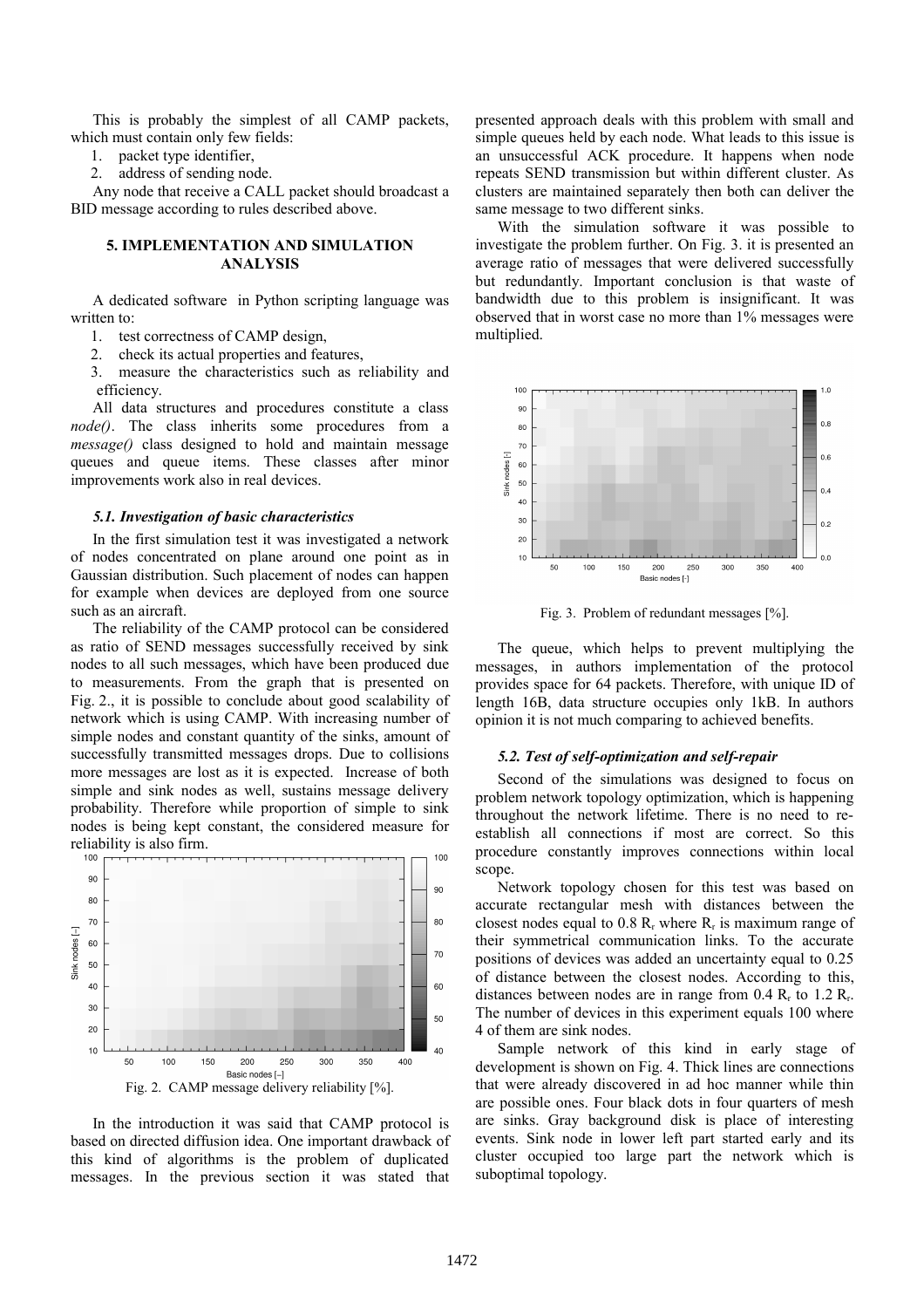

Fig. 4. Suboptimal topology in an early stage of mesh network.

After some time, which in presented case was no longer than 25 s, in some places it is observable how CAMP protocol is optimizing the network. On Fig. 5. the most interesting optimization is on the left, marked with gray background disk, where the whole branch of nodes switched to a different cluster. Distances between nodes and sink of their new group shortened thanks to this event, which makes further communications more efficient.



Fig. 5. Optimization at later stage of mesh network.

Obviously more changes are possible to improve network structure and actually such a process is ongoing all the time as the new nodes may connect or disappear from the sensors network based on CAMP. The real problem is when such a damaged node was the working sink.

Situation where sink node is abruptly turned off or suddenly damaged, makes the whole cluster unusable. However, due to CAMP feature which constantly improves the topology, it is expected that even such serious condition can be dealt with.

In the third simulation experiments we used a set of nodes places in a double ring. There are two nodes symmetrically placed on edges of ring as it is shown on Fig. 6. Such network is hard to optimize due to limited average number of connections per node. Damaging some nodes makes the ring even thinner that is with the diameter of only one node within the event area.



Fig. 6. A sample of hard to maintain ring network before damage.

After both clusters were established with all nodes adherent to any of them, simulation software turned off one of the sinks. The other cluster, which was still operational, successfully took over all remaining nodes. It took relatively long time of almost 1/6 of total network lifetime to repair the connections but what is important is that it finally happened. Network after the recovery from this disaster is shown on Fig. 7.



Fig. 7. The ring network after reconstruction.

On the basis of presented simulations authors claim that CAMP protocol is suitable do be deployed on real hardware. First attempt was supported with commercial modules. However, these devices have advanced features such as clustering and addressing single, particular device, only simple access to physical media was used in the experiment. Therefore CAMP algorithms had to deal with frame collisions. This experiment confirmed qualities which were found during simulations.

#### **6. CONCLUSIONS AND FUTURE GOALS**

The proposes protocol is simple, easy to implement and not very greedy for resources. It consolidates several layers of classical OSI model. CAMP is proved to be working correctly in simulated environment with very good scalability and with use of radio transmission provided by IEEE 802.15.4 physical layer.

Object oriented approach in developing the protocol opened a way for an easy move from simulations to actual sensor network.

Despite the fact that CAMP was designed for unmovable devices, its possible adaptability to MANETs is yet to be determined in future work. Authors consider it as an obtainable aim because of distributed manner in which the network graph is managed.

Main drawback of the design is that there is no packet fragmentation considered. Such a feature would greatly complicate its plain design and imply necessity of features that are unavailable in typical, simple devices of WSN. It must be assumed that transmitted measurement data is limited in size depending on physical network layer capabilities.

Finally the proposed gradient algorithm creates clusters with similar lengths of paths. This leads to a situation where clusters differ in size measured in quantity of nodes. It is yet to think of a correct balance between lengths of paths and number of nodes per a cluster, and influence of this dependence on network parameters such as maximum lifetime or average throughput.

In conclusion it is believed that presented protocol is suitable for systems with typical WSN constrains. Although